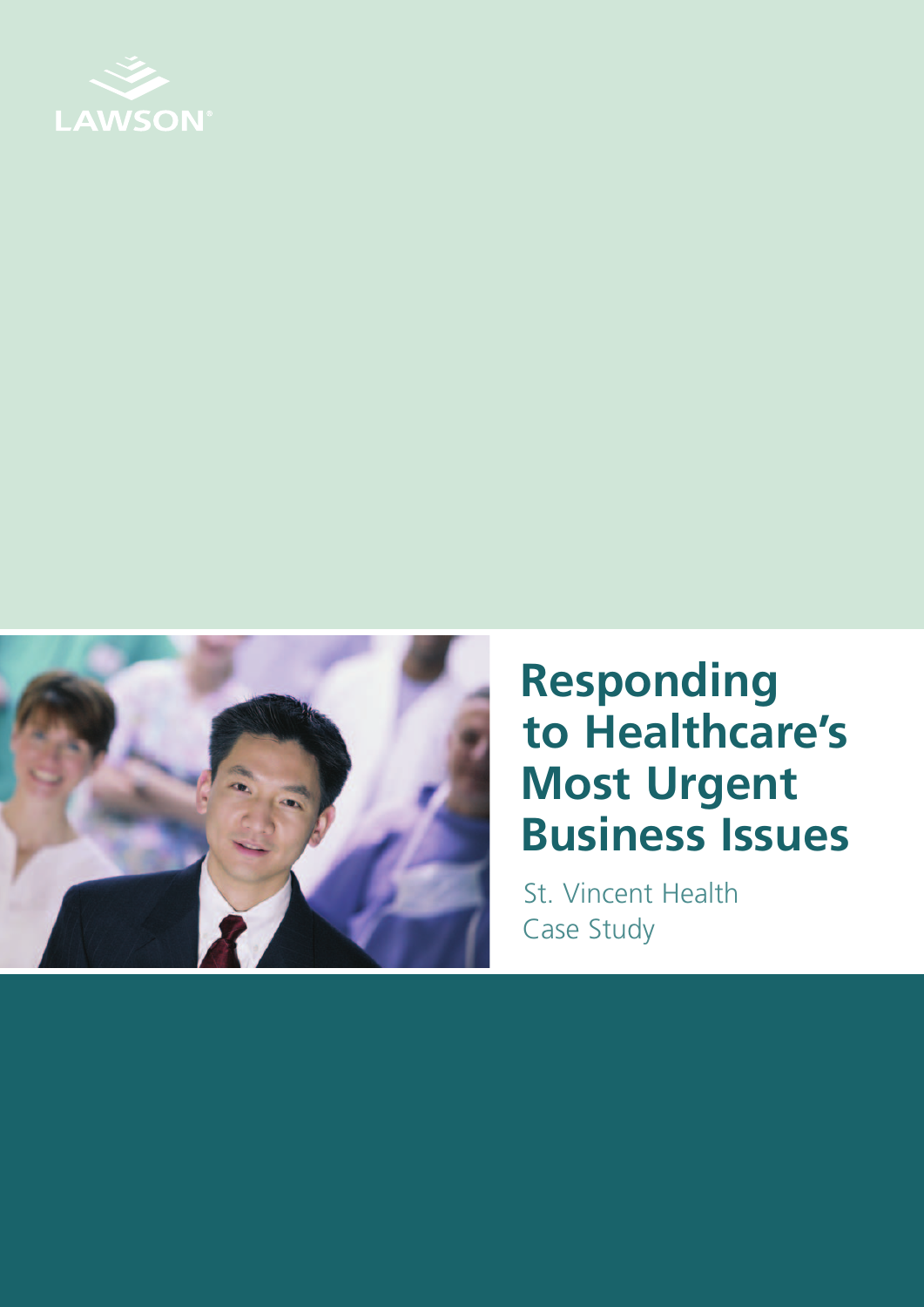# **Visibility, Standardization and Control: Top Priorities for a Mission-Conscious Organization**



# **ORGANIZATION PROFILE**

Serving the residents across the state of Indiana, St. Vincent Health is a ministry within Ascension Health, the nation's largest Catholic and largest nonprofit health system. The Ascension organization includes 63 acute-care hospitals in 20 states and the District of Columbia.

Based in Indianapolis, St. Vincent Health currently includes 16 hospitals. The organization's largest hospital, St. Vincent Indianapolis Hospital, cares for more than 150,000 patients each year. It is home to the Indiana Heart Institute, the state's largest cardiac care center and one of the largest heart programs in the country.

#### **CHALLENGES AND OPPORTUNITIES**

Healthcare organizations which grow through mergers or acquisitions typically face a monumental challenge: how to operate efficiently even while adding new entities, each with its own standards, processes and supporting technologies.

This has certainly been the case with St. Vincent Health. During the past decade, 14 hospitals, located primarily in central Indiana, have joined the organization's original two hospitals.

"One of the first challenges we faced was the fact that each of our 16 hospitals was on a different set of applications," says Mike Pool, Executive Director of Supply Chain Management. "Each of these systems was different in its set-up and definitions."

Adds Ian Worden, System Vice President and Chief Financial Officer: "These were very old applications dating back to the 1980s."

It was clear to decision makers that such antiquated technologies could not keep pace with the demands of today's healthcare environment. Whether a single facility or a growing integrated delivery network, healthcare organizations are expected to keep costs under control and maintain standardization in their business processes.

As the St. Vincent experience amply demonstrates, however, efficiency and standardization can be difficult to achieve – especially when a mixed bag of information management technologies is involved.

"We definitely needed a change, to be able to find and present financial data much more consistently than we had in the past," explains Worden. "With our old disconnected software products, we experienced slower development of financial information. Also, processes were more difficult to control, and we couldn't achieve economy of scale in deploying new capabilities across the organization."

In the drive toward business process standardization, decision makers at St. Vincent focused initially on replacing disparate financial and supply chain management systems across the organization's hospitals. The objective: a single set of integrated, Web-accessible applications.

An exhaustive evaluation process led St. Vincent to Lawson Software® and its Supply Chain Management and Financials suites.

Because of the complexity of its needs, the supply chain team at St. Vincent played a lead role in the selection of Lawson. As Pool recounts: "What impressed us was the functionality with Lawson, how much more user friendly it was than the other systems we were considering."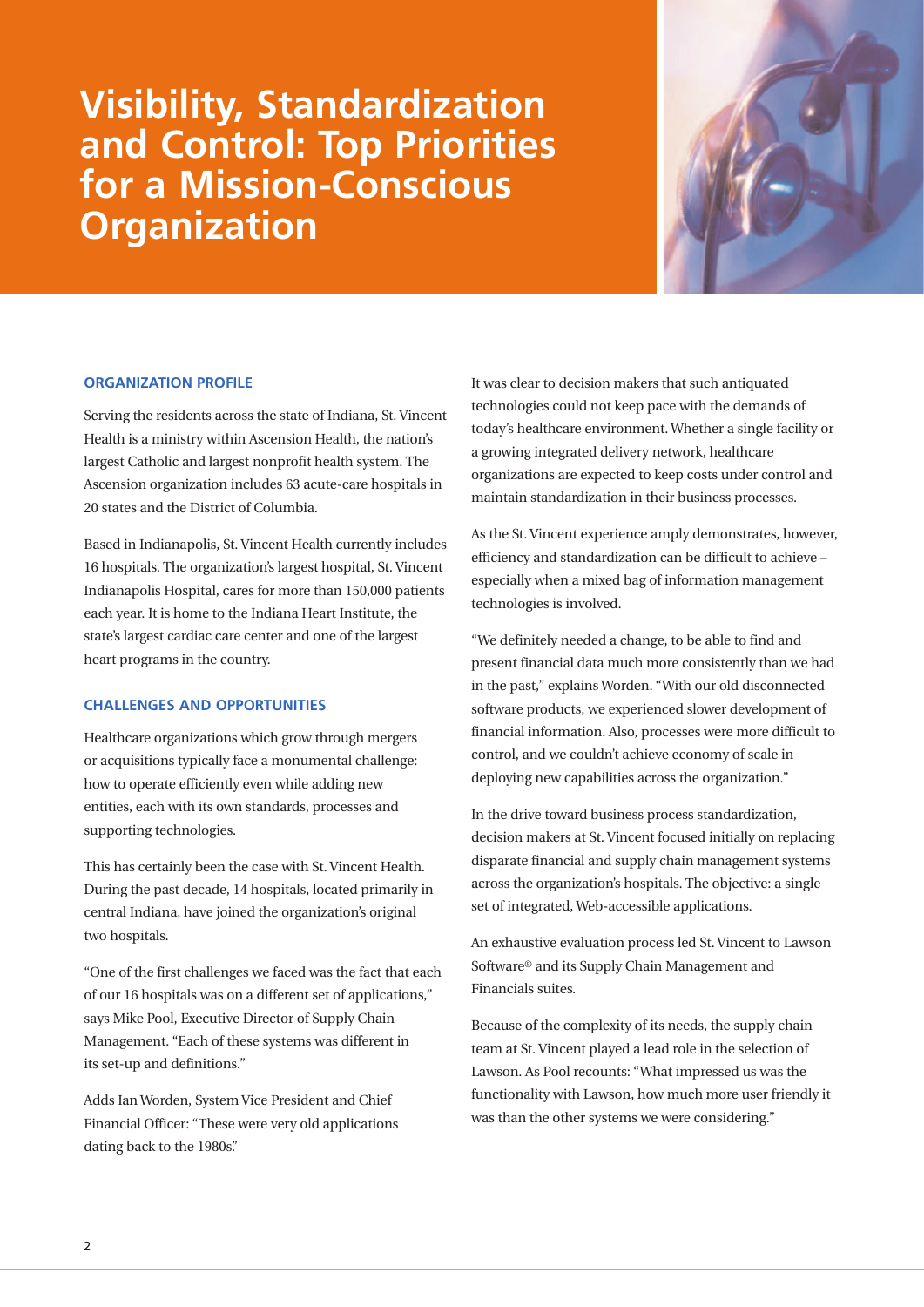St. Vincent was also impressed with Lawson's commitment to the healthcare industry. "We wanted a company with a strong focus on healthcare and one that would grow with us," says Worden. "We're looking forward to a strong long-term relationship with Lawson. I'm confident that we will have the opportunity to tell them what our needs are and that they will respond with products to meet those needs."

"We definitely needed a change, to be able to find and present financial data much more consistently than we had in the past."

**Ian Worden** System Vice President and CFO St.Vincent Health

In September 2003, St. Vincent went live with Lawson at its three largest hospitals. Installations were completed in 2004 at the final group of hospitals.

# **REALIZED VALUE, SUPPORTED BY LAWSON**

#### *Lawson Financials: Faster Access to Better Data*

Supported by the powerful combination of integration and process automation, St. Vincent Health's Finance Department has – in less than two years – accomplished much of what it set out to do... and much that wasn't expected. Many of the outcomes can be expressed in terms of measurable dollar savings, accelerated processes and other metrics which represent real value for the organization.

A prime case in point: Month-end closings were reduced a full two days, from the 12th to the 10th day of each month. "This is something our CFO asked us to do," explains Stacy Schroeder, CPA, St. Vincent's Manager of Financial Consulting. "The faster St. Vincent Health management and Ascension Health can get this information, the better they can plan their expenditures and focus their efforts on improving operations."

The previous financial management system at St.Vincent was limited by overnight batch processing; staff had to wait 24 hours to extract new entries. "Using our old system, I don't think we could have achieved this shorter month-end closing without doing quite a few accruals – which means we wouldn't have been reporting as accurately as we should be. Lawson allowed us to accomplish the reduction without having to book numerous estimates."

The Finance Department, she adds, is preparing to trim another day off month end. "By being done another day earlier, we believe we can perform better analysis."

### **Realized Value Proof Points**

- 
- financial reports to one, reducing
- 
- -
- 4 Distributing preliminary financial
- 
- 
- 
- 
- 
- 
- 

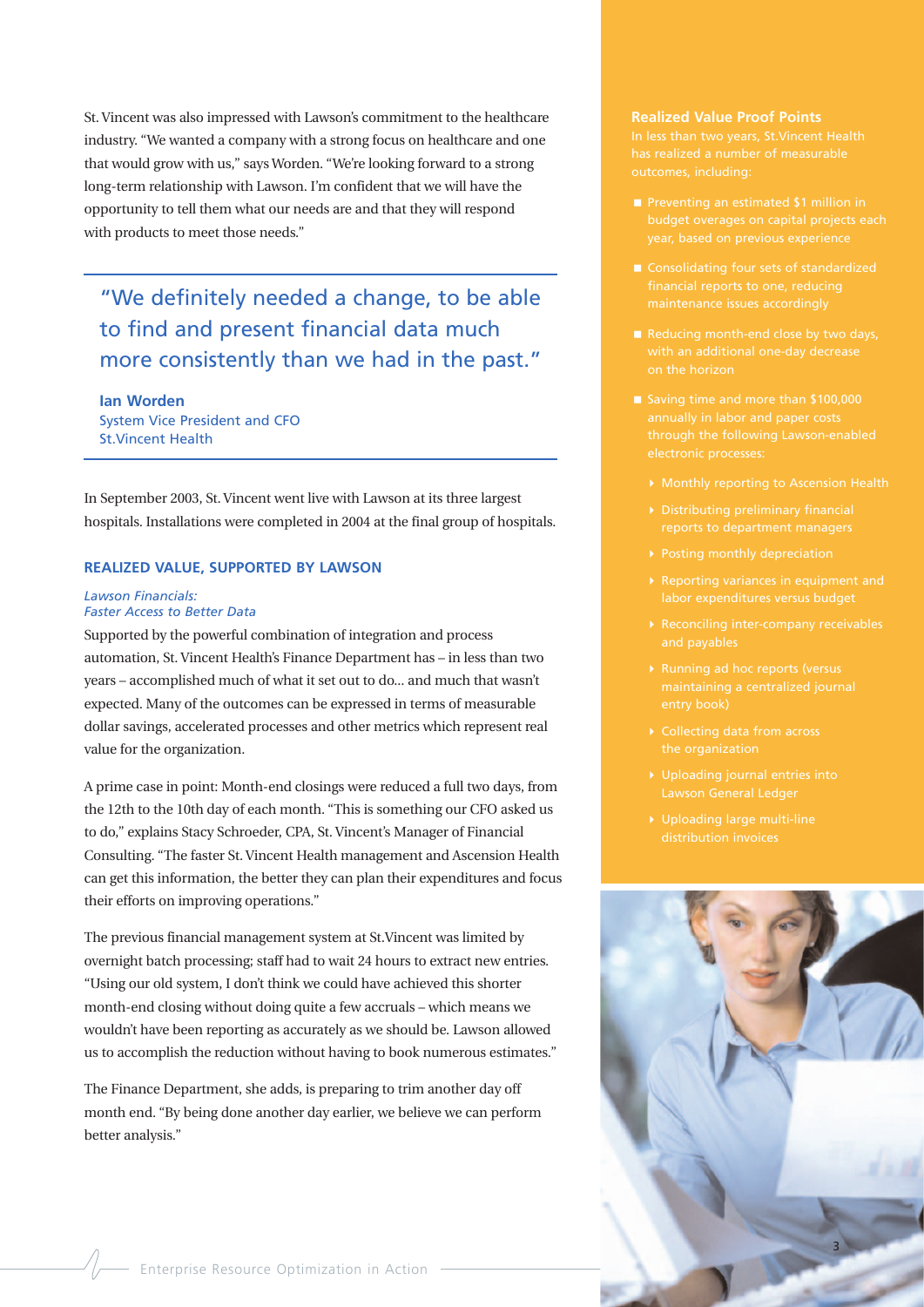# **MEASURABLE COST SAVINGS AND MORE**

Schroeder can cite numerous other time and cost savings made possible by Lawson Financials, in tandem with reporting and analysis tools.

For instance, the St.Vincent Health Finance Department saves approximately 60 hours per month – which translates to about \$18,000 per year – on journal entry uploads from the organization's 16 hospitals. Prior to Lawson, each hospital sent its data to Finance Department staff in Indianapolis, who then manually entered the information into the ledger application. Now, the finance team uses Lawson Add-ins for Microsoft Excel to upload data from each hospital into Lawson General Ledger. This electronic process requires minimal human intervention.

Increased control is another primary benefit St.Vincent derives from Lawson Financials. One has only to look at the organization's use of Lawson Project and Activity Accounting to understand the bottom-line ramifications. By providing unobstructed visibility into spending on capital projects, Project and Activity Accounting has enabled the organization to prevent budget overages. Schroeder estimates the annual savings to be in the neighborhood of \$1 million, based on past project experience.

The efficiencies gained with Lawson, Schroeder notes, extend across application suites. From the outset, St. Vincent placed a high priority on information sharing and process automation that would bridge financial and supply chain functions. This objective has been realized in a number of key ways. For example, invoice payments are automatically posted to Lawson General Ledger, eliminating redundant data entry and reducing the potential for error.

# **THE BIG PICTURE, IN SHARP FOCUS**

Both Worden and Schroeder regard enterprise-wide visibility as the greatest strategic advantage of their Lawson applications: immediate access to key indicators that allow insightful analysis, supporting strategic planning and everyday tactical decisions.

"The biggest win for us is having a comprehensive chart of account, which Lawson allowed us to do," says Schroeder. "Having a single data repository, along with comprehensive reporting and analysis tools, gives us the ability to look at expenses across the enterprise. We can identify, for example, inconsistencies in how people are charging items and then take corrective action."

This far-reaching visibility has been a tremendous benefit to the executive team of St. Vincent, according to Worden. "Now, when I look at financial statements, I'm much more confident that the numbers are consistently reported across the organization. For example, if I want to know Medicare settlements across all 16 hospitals, I can quickly access this information and be confident that everyone is reporting it the same way."

Making business intelligence easy for managers, directors and executives to access and assimilate is a top priority for Schroeder and her team. It's a task made easier with tools such as Lawson Analytic Architect. Case in point: Every month, Worden and other executives receive high-level "red light, green light" reports.

"In effect, we're telling them, here are your 20 departments," says Schroeder. "Anything in red is a variance you should concern yourself with. Anything in green is okay."

Another Lawson tool, Broadcasting, has simplified and sped up the process of distributing fiscal year budgets. In the past, St. Vincent relied on paper documents, which had to be printed, bound and manually distributed. With Lawson Broadcasting, 12-month budgets are sent electronically to about 500 individuals in five facilities. "Broadcasting also allows us to send out quarterly updates, should there be any budget reclassifications. This ability represents even more time, paper and cost savings."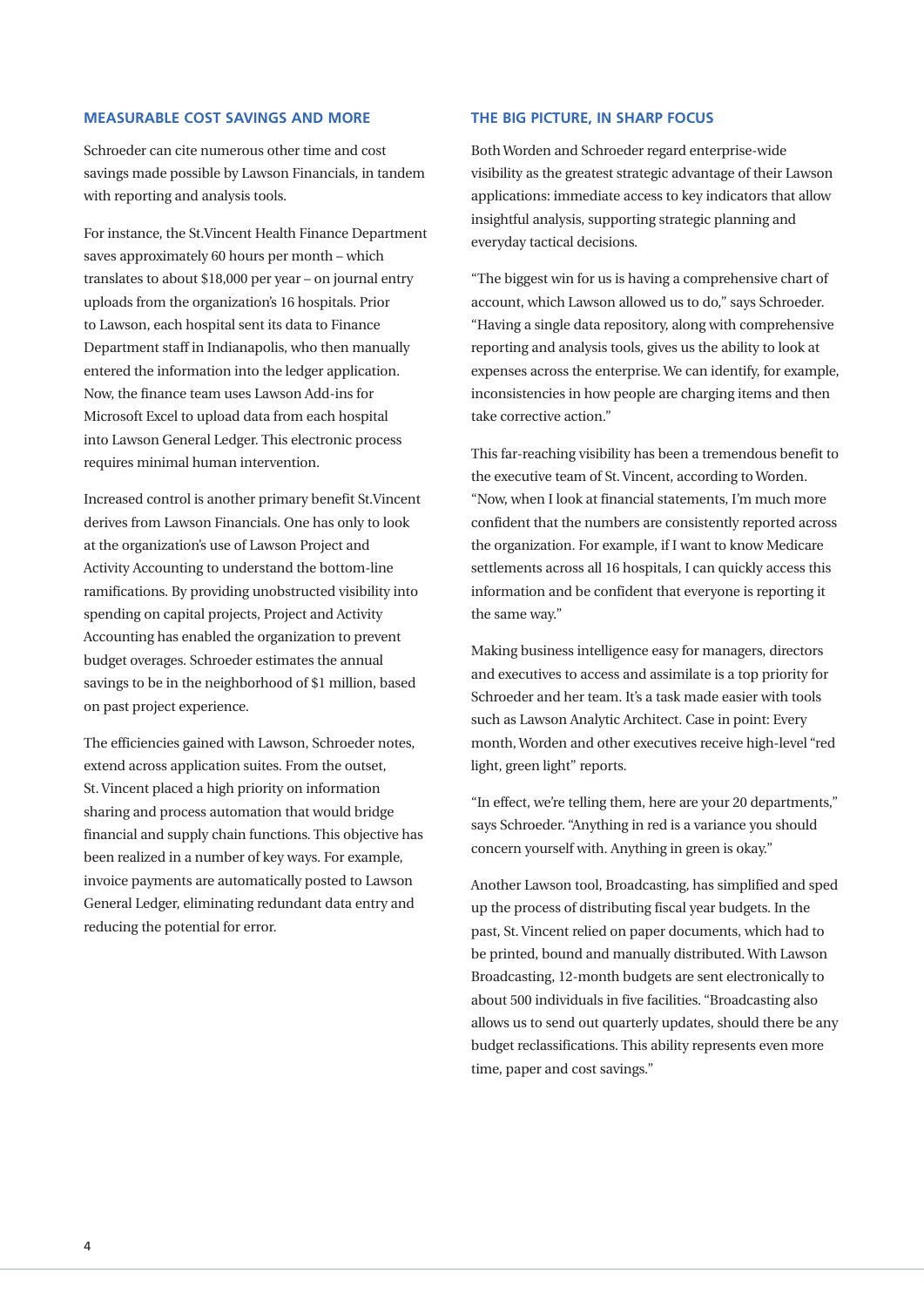### **BECOMING A FINANCIAL SERVICE CENTER**

Lawson has helped the St.Vincent Finance Department shift its focus from information *gathering* to information *analysis*, according to Schroeder. "We love our data. The faster and more easily we can get that data, the better we can serve the organization."

Quite obviously, many other departments and individuals love financial data, too, as evidenced by the Finance Department's evolution into a centralized financial service center for the entire organization.

Despite this growing demand for information, coupled with strong organizational growth, the Finance Department has not had to significantly increase staffing. "For the most part, we've taken on more responsibility with the same staff," she says. "We believe that between the quality people and the quality tools we have, we can take on extra workload without adding (fulltime equivalents)."

# **LAWSON SUPPLY CHAIN MANAGEMENT: DRIVING COSTS OUT OF SUPPLIES AND PROCESSES**

For Mike Pool, the mandate is straightforward: "Our task is to get the right product to the right place at the right time at the optimal price."

Of course, you don't have to be the Executive Director of Supply Chain Management to understand that, with 16 hospitals in the mix, this is an enormously complex and daunting proposition.

"This is information we didn't have before. In the past, we had to go to the vendor to find out about utilization — they knew more about it than we did ourselves. What Lawson has done is put us in control of the information. We have insight into total utilization across the system. This single view is tremendously important."

**Mike Pool** Executive Director of Supply Chain Management St. Vincent Health

In the earliest planning stages, St. Vincent Health identified purchasing – both the cost of supplies and the hidden cost of processes – as a potential source of major savings for the organization. *But how does an organization migrate from recognizing this fact to making it reality?*

# **Earlier Month-End Closing Allows for Better Reporting**

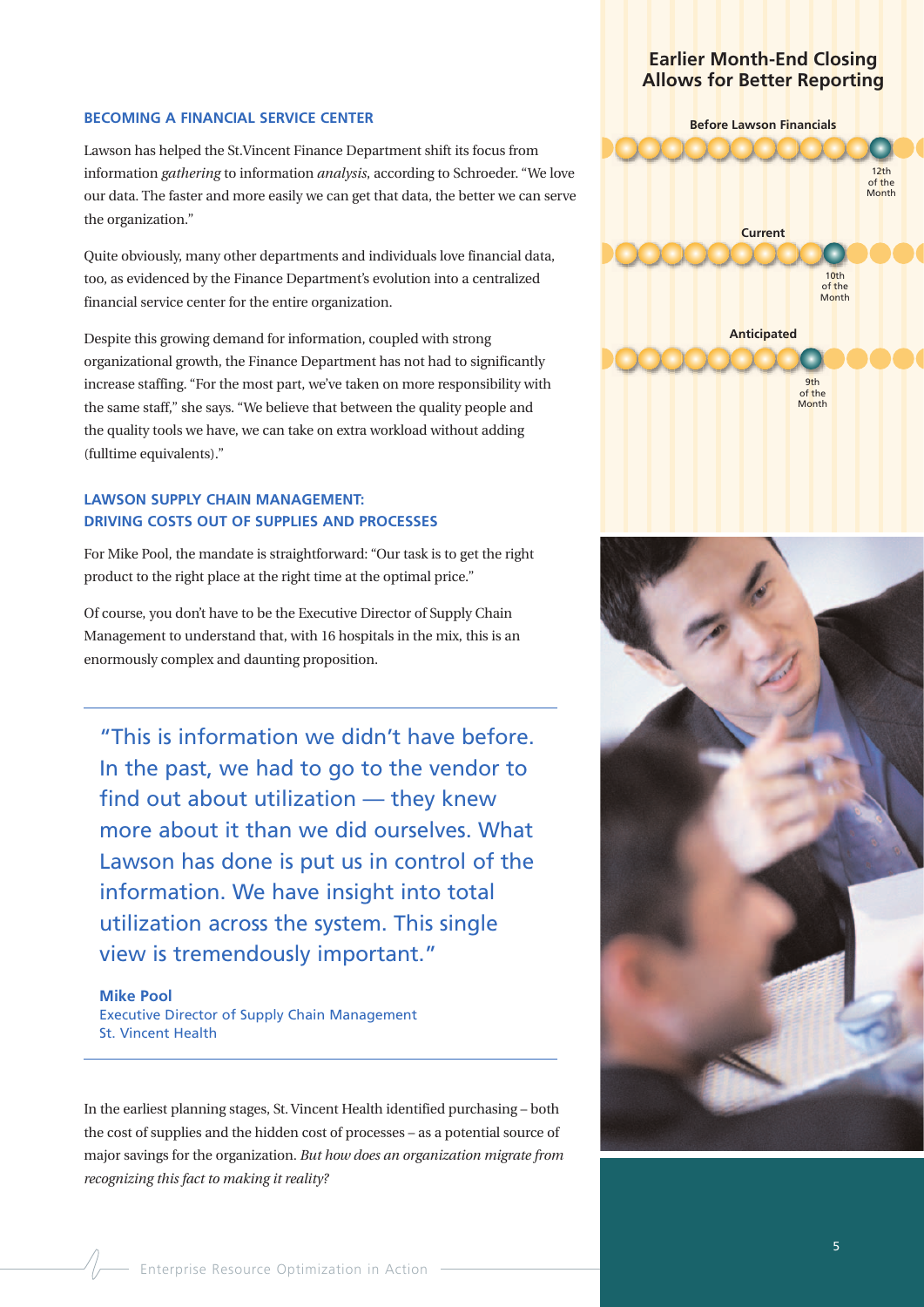The answer, according to Pool, boils down to the health system's three top priorities for its business systems: visibility, standardization and control. He believes that visibility is the most important of the three. In fact, without visibility, there can be no standardization, control or the resulting cost savings.

Lawson gives Pool and his colleagues unprecedented visibility into a wealth of transactional, financial and trend information. "This is information we didn't have before. In the past, we had to go to the vendor to find out about utilization – they knew more about it than we did ourselves. What Lawson has done is put us in control of the information. We have insight into total utilization across the system. This single view is tremendously important."

Centralized visibility has played a key role in the establishment of a St. Vincent Health "virtual purchasing organization," a paradigm in which product selections are standardized and every facility – even the smallest community hospital – pays the same volume-discounted price for contracted items.

"Lawson has given us the ability to see what everyone in every facility is doing: what they're purchasing, how they're managing their inventory and so forth," Pool explains. "Once we have this information, we can move ahead with standardizing items and negotiating the best possible pricing with our vendors. We're also able to monitor whether facilities are buying on contract, as part of our goal to eliminate rogue purchasing."

# **STANDARDIZATION THROUGH VALUE ANALYSIS**

Pool is quick to mention that price, by itself, does not guide St. Vincent's journey toward standardization. Instead, the organization takes a thoughtful "value analysis" approach, carefully evaluating items and suppliers in a way which balances quality and price.

Value analysis occurs at the Ascension Health level, with representation from each of the system's ministries. "It's phenomenal to have clinicians from all the major health ministries across the nation get together and discuss product utilization and standardization," Pool remarks. "Lawson is providing the high-quality information to help us do this."

Recently St. Vincent Health began forming its own value analysis teams, modeled after and integrated with the

Ascension team. The first St. Vincent team to meet represented surgery; the latest team is general medical.

"This is another step toward standardizing products and vendors, as well as gaining commitments to buy on contract," says Pool.

"You won't find a clinician here who isn't concerned about reducing costs. To make our margins, they'd rather take costs out of the supply chain than cut programs, services or nursing positions."

#### **Mike Pool**

Executive Director of Supply Chain Management St. Vincent Health

He stresses that clinicians play a pivotal role in product standardization. "Of course, they're concerned about selecting satisfactory products – their first priority is perpetuating the ministry and taking care of patients. At the same time, you won't find a clinician here who isn't concerned about reducing costs. To make our margins, they'd rather take costs out of the supply chain than cut programs, services or nursing positions."

# **STRATEGIES TO REDUCE SUPPLY CHAIN COSTS**

For fiscal year 2006, St. Vincent Health projects a total supply chain savings of \$2 million over a comparable 2005 spend. While this achievement hinges on numerous factors, Pool points to those three previously discussed priorities – visibility, standardization and control – as the fundamental driving forces. Specific ways that St. Vincent, supported by Lawson Supply Chain Management, will put these principles into action include:

- *Expand contract coverage* Increasing purchase order spending under contract from 40% presently to at least 80% will enable St. Vincent to better track spending.
- *Increase catalog supply spend* St. Vincent is aiming to achieve 90% catalog PO supply spend during fiscal year 2006, up from 63% currently, reducing the amount of spending on "specials" and making it easier to analyze where supply dollars are going.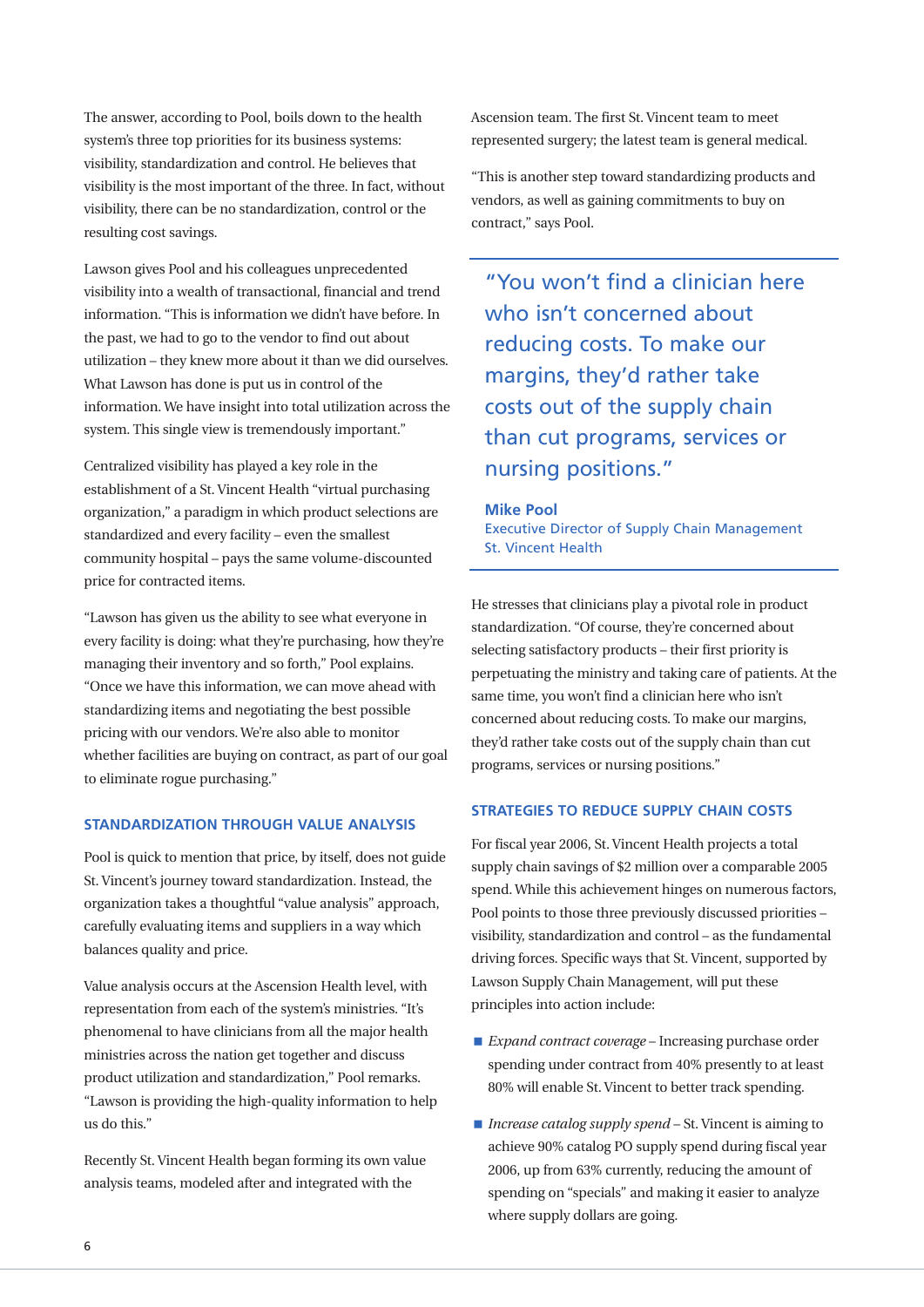# **The Freedom to Focus on What Matters Most**



- *Improve contract compliance* Among other benefits, achieving 80% to 90% contract compliance will position St. Vincent to negotiate the possible prices with suppliers.
- *Optimize inventory turns* Reducing slow-moving or non-moving items in locations across the organization will help prevent costly overstock situations.
- *Reduce the vendor base by 20%* Dealing with fewer suppliers and eliminating redundant items will improve the ability of St. Vincent to negotiate volumebased discounts.

# **TIME EMPOWERMENT FOR ALL**

Through process automation and information integration, St. Vincent Health is realizing more than cost reductions. It is gaining probably the most precious commodity of all: time. This is evident with the organization's financial management successes, as discussed earlier, and it certainly holds true with supply chain management.

Unencumbered by many routine administrative tasks, people are able to focus more fully on their core responsibilities, whether it's procurement or patient care. An excellent example of this time empowerment can be found in St.Vincent's expanding use of "requisitionless" supply replenishment.

"Our goal is to generate 90% of our PO dollars through an automated fashion rather than someone sitting at a keyboard and entering a requisition," says Pool. "With this system, replenishment is based on utilization. Because of our visibility with Lawson, we know how much product is required over a period of time. We can set up a par location or consignment inventory so that reorders are automatically generated when the quantity falls to a certain level."

The net result is easy to understand: Clinicians and other staff spend less time dealing with supply replenishment and more time on activities which meet the needs of patients and the organization.

Managers, directors and executives benefit from this time empowerment, as well. Bill Dishinger, St. Vincent Health Director of Inventory Control and Distribution, experiences it on a daily basis.

"In a nutshell, Lawson gives me total visibility," he explains. "I can run my own reports rather than having to request them from an analyst or Information Services person. In a matter of 15 to 20 minutes, I can generate inventory reports that used to take three to five days to receive."

Besides making him less dependent on others for essential data, Lawson Supply Chain Management allows Dishinger to zero in more quickly on emerging issues and then initiate prompt action. Every day, for example, he reviews a "fill/kill" list: a compilation of items ordered the previous day but not in stock.

"I monitor this list every day – basically, that's how we keep our fill rate high. With our old system, I would have to go through our pick lists and search for items we weren't able to fill. With Lawson, I get a listing of these items, including who ordered it, what quantity and the order date."